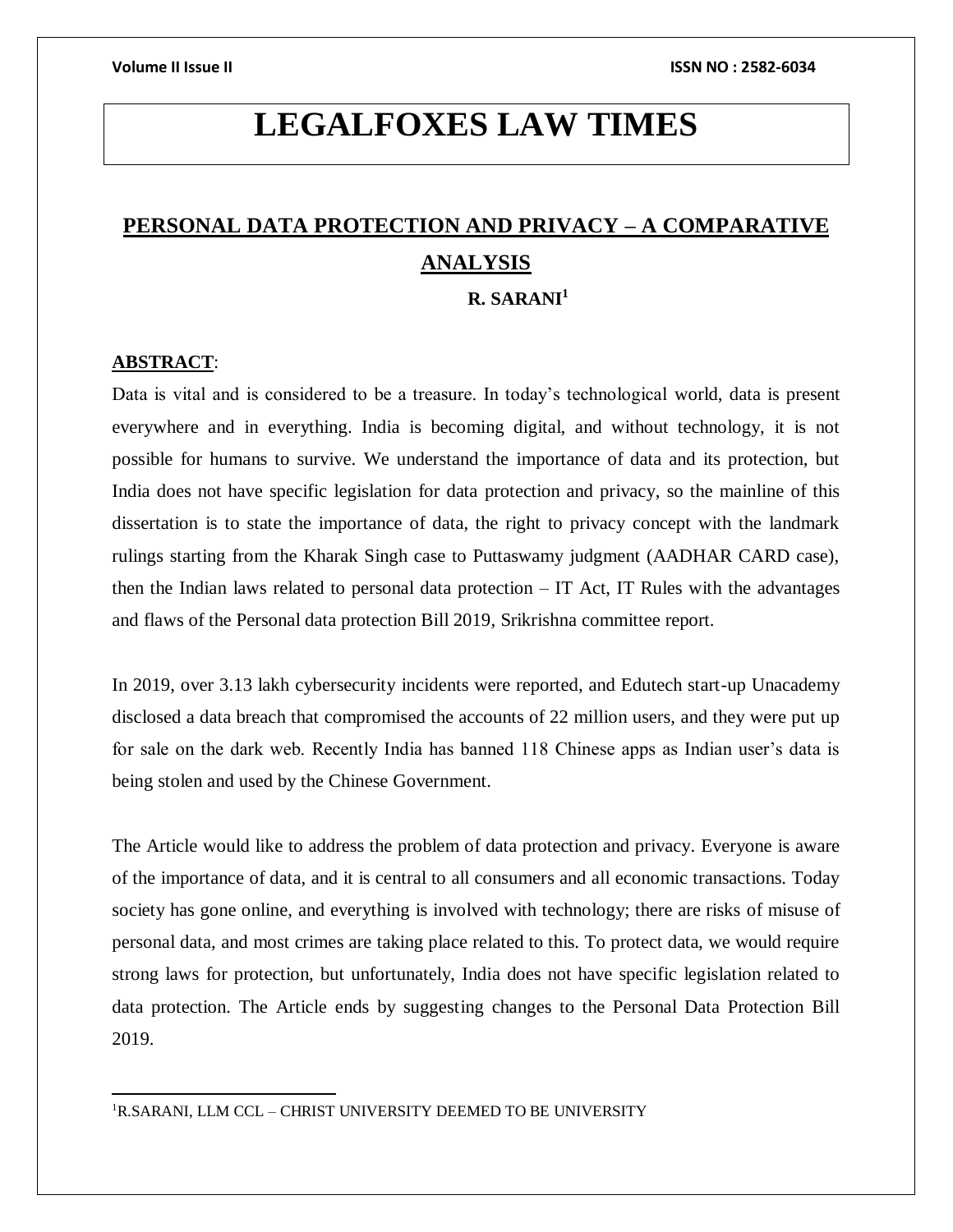### **INTRODUCTION:**

The terms privacy and right to privacy can't be easily conceptualized. It has been taken in different ways in different situations. Tom Gaiety said 'right to privacy is bound to include body' inviolability and integrity and intimacy of personal identity including marital privacy<sup>2</sup>. Edward Shilshas also explained privacy is 'zero relationship between two or more persons in the sense that there is no interaction or communication between them, if they so choose<sup>3</sup>. Privacy is a neutral relationship between persons or groups or between groups and persons. Privacy is a value, a cultural state or condition directed towards individual on collective self-realization varying from society to society.

#### **PUTTASWAMY CASE:**

Firstly, the right to privacy was discussed in the M.P. Sharma and Ors vs Satish Chandra<sup>4</sup> case where the Hon'ble Supreme court discussed about search and seizure and held that it is not in contravention of any constitutional provision and did not give recognition to right to privacy as a fundamental right.

Then in the case of Kharak Singh vs State of Uttar Pradesh and Ors<sup>5</sup>, the surveillance by domiciliary visits at night was in contravention of Article 21 and they also further held that Article 21<sup>6</sup> does not expressly provide for privacy provision.

Other cases related to privacy are the Govind vs State of Madhya Pradesh<sup>7</sup>, R. Rajagopal and Anr vs State of TamilNadu<sup>8</sup>, People's Union for civil liberties vs Union of India<sup>9</sup>. Then came the landmark case of K.S. Puttaswamy (Retd.) vs Union of India<sup>10</sup> famously known as AADHAR CARD CASE where it was challenged that collecting and compiling the demographic and

<sup>2</sup> Gaiety Gom. Right to Privacy, 12 Harvard Civil Rights Civil Liberties Law Review, P.233

<sup>3</sup>Shils Edward, Privacy. Its Constitution and Vicissitudes, 31 Law & Contempt Problems, 1966, p.281.

<sup>4</sup>1954 AIR 300, 1954 SCR 1077

<sup>5</sup>1963 AIR 1295, 1964 SCR (1) 332

<sup>6</sup>Protection of life and personal liberty - No person shall be deprived of his life or personal liberty except according to procedure established by law

<sup>7</sup>1975 AIR 1378, 1975 SCR(3) 946

<sup>8</sup>1995 AIR 264, 1994 SCC(6) 632

<sup>&</sup>lt;sup>9</sup>AIR 1997 SC 568

 $10(2017)$  10 SCC 1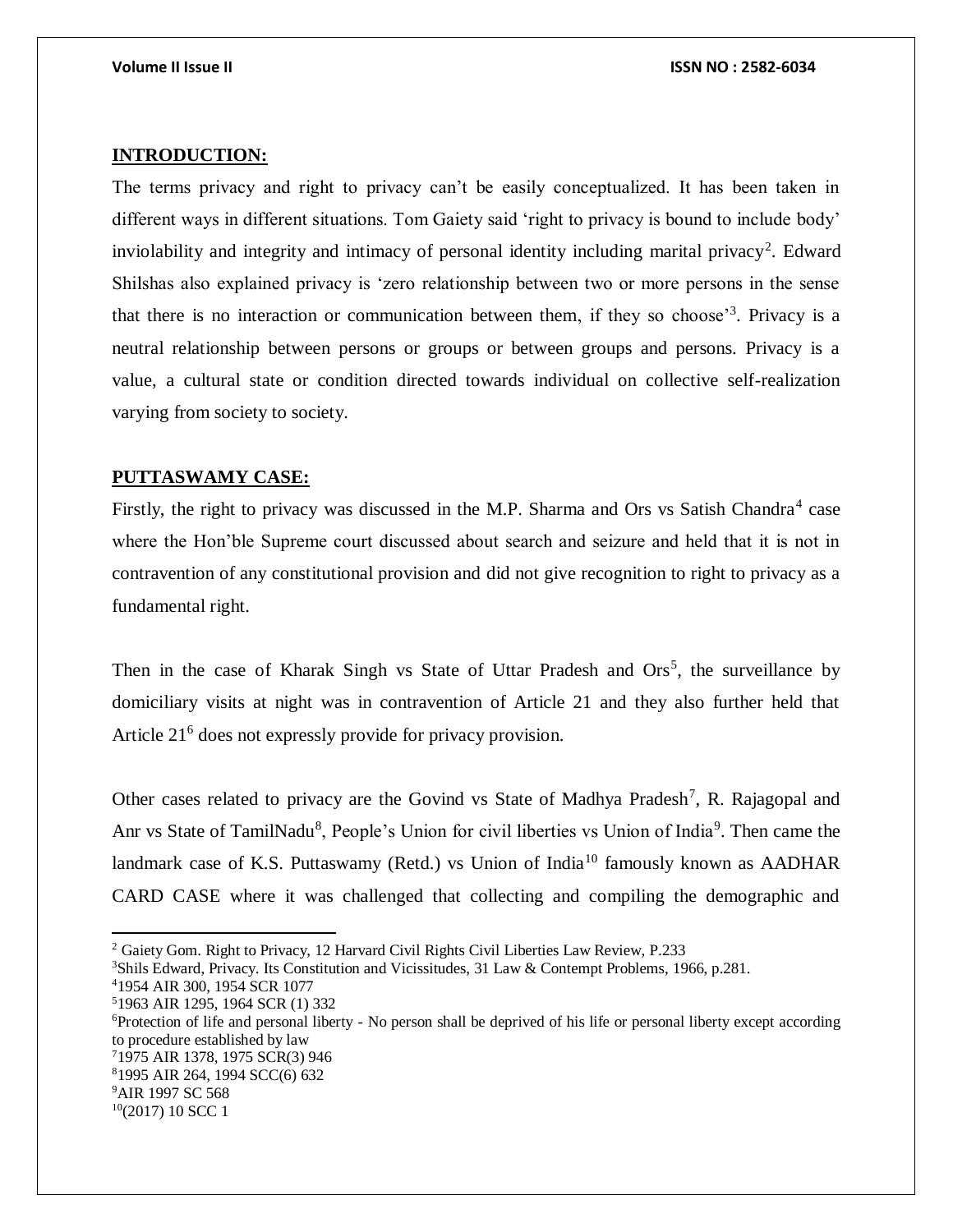#### **Volume II Issue II ISSN NO : 2582-6034**

biometric data of the citizens in in breach or violation of Article 21 of the Indian Constitution. As the ambiguity in reference to the constitutional status of right to privacy – this case was referred to a constitutional bench of 9 nine judges.

The petitioners pointed that right to privacy is a fundamental right which is co-terminus with the liberty and dignity of the individual under Articles  $14^{11}$ ,  $19^{12}$ ,  $21$ ,  $25^{13}$  of Indian constitution. On the opposite side, the Union of India – respondents stated that the right to privacy is nowhere mentioned in the Indian Constitution as a fundamental right.

The Hon'ble Supreme Court on August 24, 2017 held that the decisions of M.P. Sharma and Kharak Singh case stands overruled. In addition to it the bench held that "The right to privacy is protected as an intrinsic part of the right to life and personal liberty under Article 21 and as a part of the freedoms guaranteed by Part III of the Constitution<sup>14</sup>. So therefore, from this case the right to privacy was made as a fundamental right covered under Article 21.

#### **ISSUES IN THE CURRENT INDIAN LAW RELATING TO DATA PRIVACY**

The Information Technology Act  $2000^{15}$  was notified on October 17, 2000 and is a law dealing with the cybercrime and electronic commerce in India. This act does not deal with the concept of data protection and privacy. It does not contain a word relating to the same, there is only 2 provisions – SECTIONS  $43A^{16}$  and  $72A^{17}$ .

It lacked for strong provisions relating to protection and the procedure to be followed to ensure the safety and security of sensitive personal information of an individual. The above stated 2 provisions are also grossly inadequate and due to the movement towards DIGITAL INDIA – we

 $11$ Equality before law - The State shall not deny to any person equality before the law or the equal protection of the laws within the territory of India Prohibition of discrimination on grounds of religion, race, caste, sex or place of birth

<sup>&</sup>lt;sup>12</sup>Protection of certain rights regarding freedom of speech etc

<sup>&</sup>lt;sup>13</sup>Freedom of conscience and free profession, practice and propagation of religion

<sup>14</sup> FUNDAMENTAL RIGHTS

<sup>15</sup>Enacted and assented on 9 June 2000

<sup>16</sup> Compensation for failure to protect data

<sup>17</sup>Punishment for disclosure of information in breach of lawful contract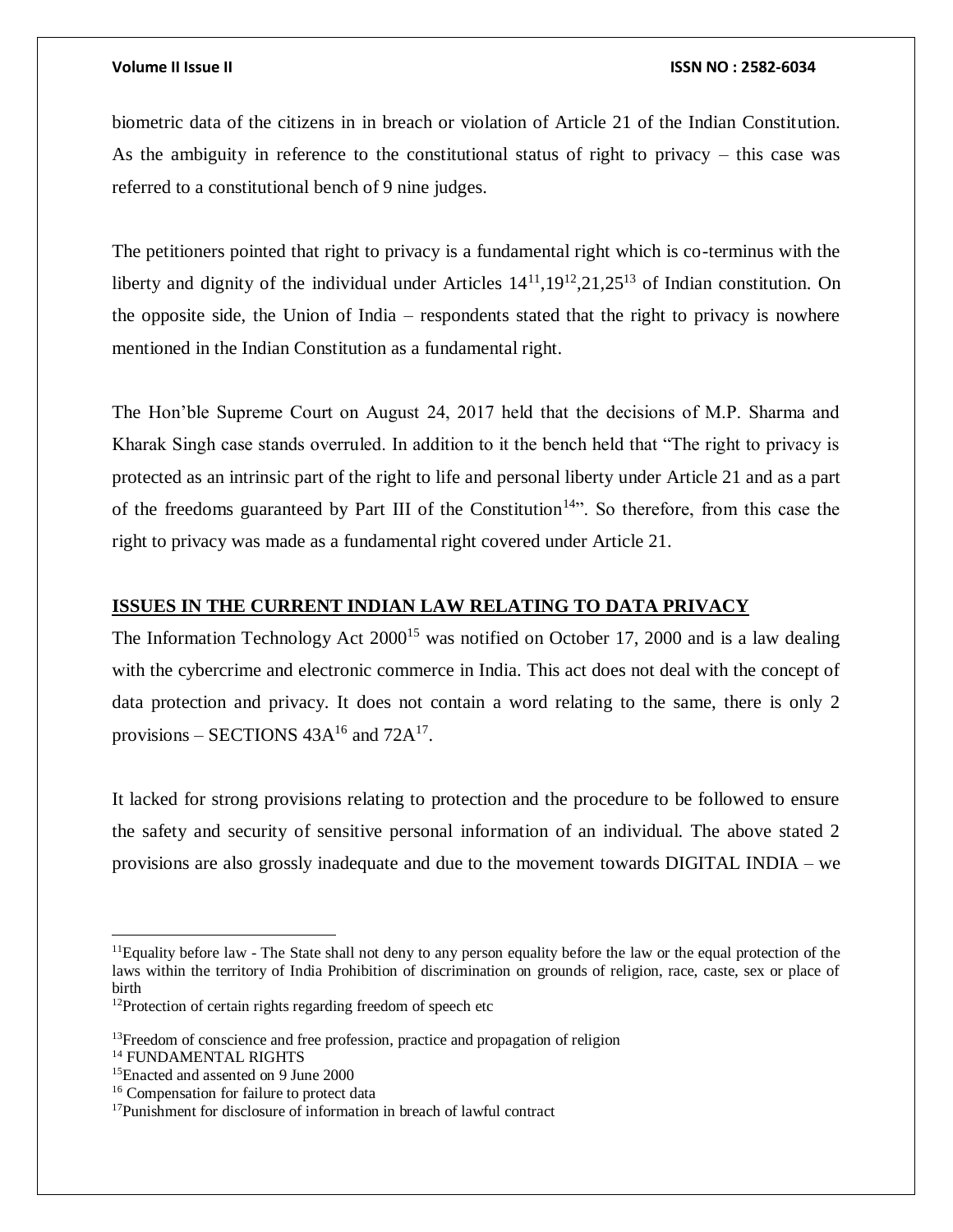$\overline{a}$ 

are in need of a separate comprehensive legislation related to personal data protection and privacy.

The Information Technology Act, 2000 deals with the issue of data protection and privacy in a piecemeal fashion. There is no an actual legal framework in the form of Data Protection Authority, data quality and proportionality, data transparency etc. which properly addresses and covers data protection issues in accordance with the principles of the EU Directive, OECD Guidelines or Safe Harbour Principles

### **PERSONAL DATA PROTECTION BILL and its ISSUES:**

After the Puttaswamy judgement in the year 2017, the Supreme court decided to create the Personal Data Protection Act as right to privacy was made a fundamental right and no specific, comprehensive legislation for data protection is present. A Committee under the chairmanship of Retired Supreme Court Judge B.N. Srikrishna was set up by the government for the framing of Personal Data protection Bill<sup>18</sup>. This bill is based mostly upon the frameworks that already protects privacy in other countries – it is based upon GDPR and Asia Pacific Economic cooperation (APEC) privacy framework. This PDP Bill 2019 provides the legal framework for the collection and use of personal information, creates set of rights and responsibilities for the personal data processing, vests substantive standard setting powers with the central government. A separate Data Protection Authority is proposed to be created for making regulations and enforcing the legal framework. The scope of this bill is wide and is applicable to all enterprises across India, technology companies, ecommerce platforms, real estate firms, brokers, hotels and restaurants.

One important feature to be noted is CONSENT, the personal data can be processed on the basis of free, informed and specific consent with provisions that allow such consent to be withdrawn. If any data is processed without obtaining the consent, then such an act is in violation and results in penalties. The sensitive personal data is made as a separate category and can be processed with explicit consent.

<sup>18</sup>Tabled in the Indian Parliament by the Ministry of Electronics and Information Technology on 11 December 2019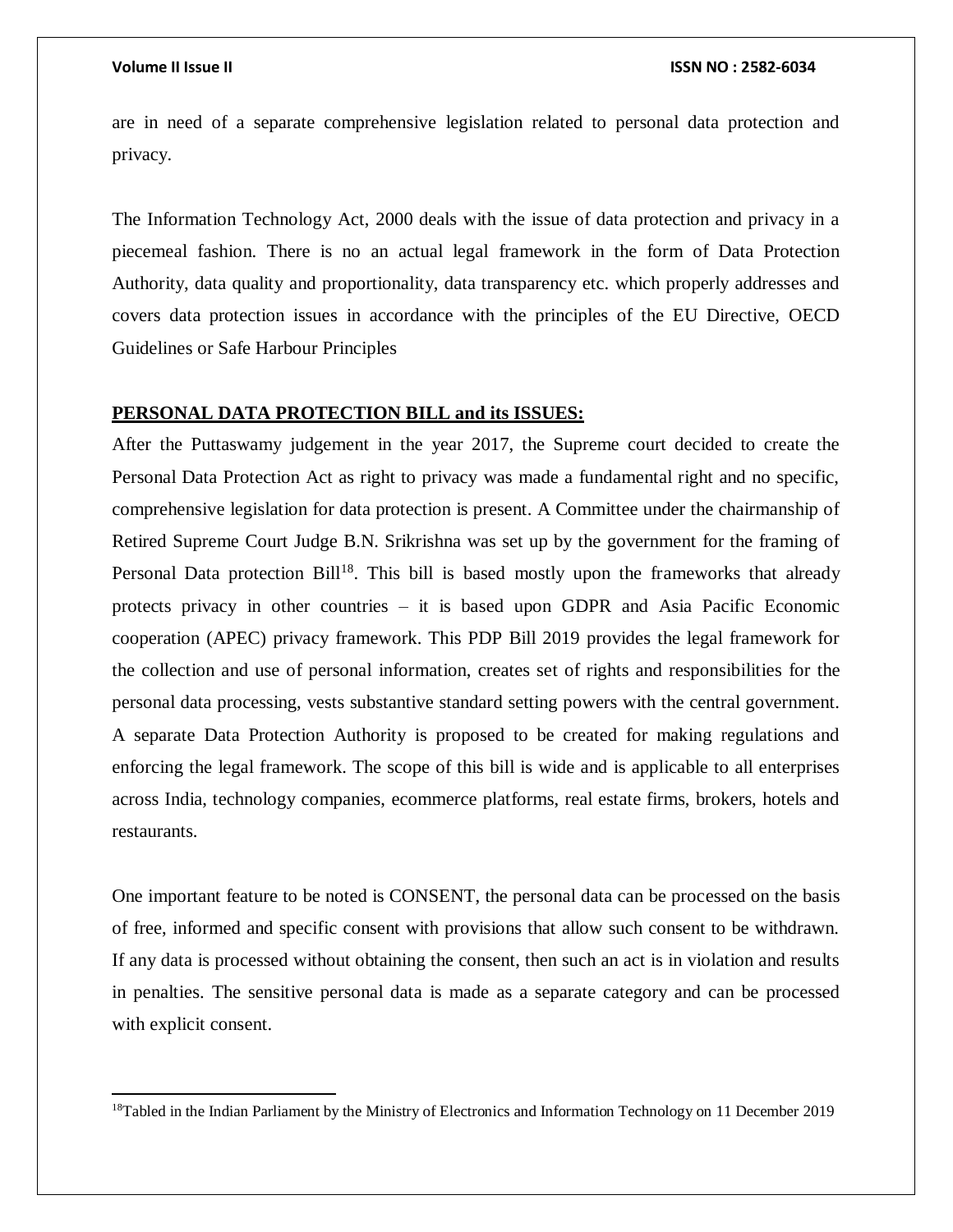$\overline{a}$ 

#### **Volume II Issue II ISSN NO : 2582-6034**

The Data Principal – user is given adequate information about the kinds of data that will be collected and for what purpose it is collected. A notice related to the rights and obligations of the users and data collectors has to be given. The bill exempts certain kinds of data collection and processing from specific requirements.

The bill provides exemptions<sup>19</sup> from the requirements of notice and consent in certain situations: when performing state functions authorized by law, delivering medical or health services during emergencies or epidemics, and providing services during disasters or the "breakdown of public order." It also contains exemptions from the requirements for "purposes related to employment."

### **DRAWBACKS OF THE PERSONAL DATA PROTECTION BILL 2019**

The Personal Data Protection Bill did not address the privacy related harms in the data economy of India correctly. It only proposes a preventive framework that is oversupplying government intervention and is strengthening the state. In this bill there is no framework for protecting personal data with precise understanding of the role of privacy in society and for the harms emanating from such privacy violation.

This bill strengthens the state's role in the data economy, dilutes the property rights in data and surveillance power of the state is increased without adequate checks and balances. Other reasons is that there is significant reliance upon the consent based mechanisms but this is not effective, this bill could lead to significant compliance costs for private businesses. The next reason is the design of the DATA PROTECTION AUTHORITY as they have been given wide powers to regulate but they have not been given adequate checks and balances so that they will act in a reasonable manner. The chairman of the committee Justice B.N. SRIKRISHNA<sup>20</sup> has itself conveyed in a press meet that when the Personal data protection bill comes into existence, it is going to make India – an ORWELLIAN STATE<sup>21</sup> meaning the state has control over its user information. He himself conveyed this as the safeguards stated for the protection of personal data and privacy is removed by the central government and it has also got the power to exempt any of its agency from the provisions of the Act.

<sup>19</sup>PERSONAL DATA PROTECTION BILL 2019, CHAPTER VIII – Sections 35 to 40 <sup>20</sup>Indian Jurist and a retired judge of the Supreme Court of India

<sup>21</sup>Described in the "Nineteen Eighty four: A Novel by English Novelist George Orwell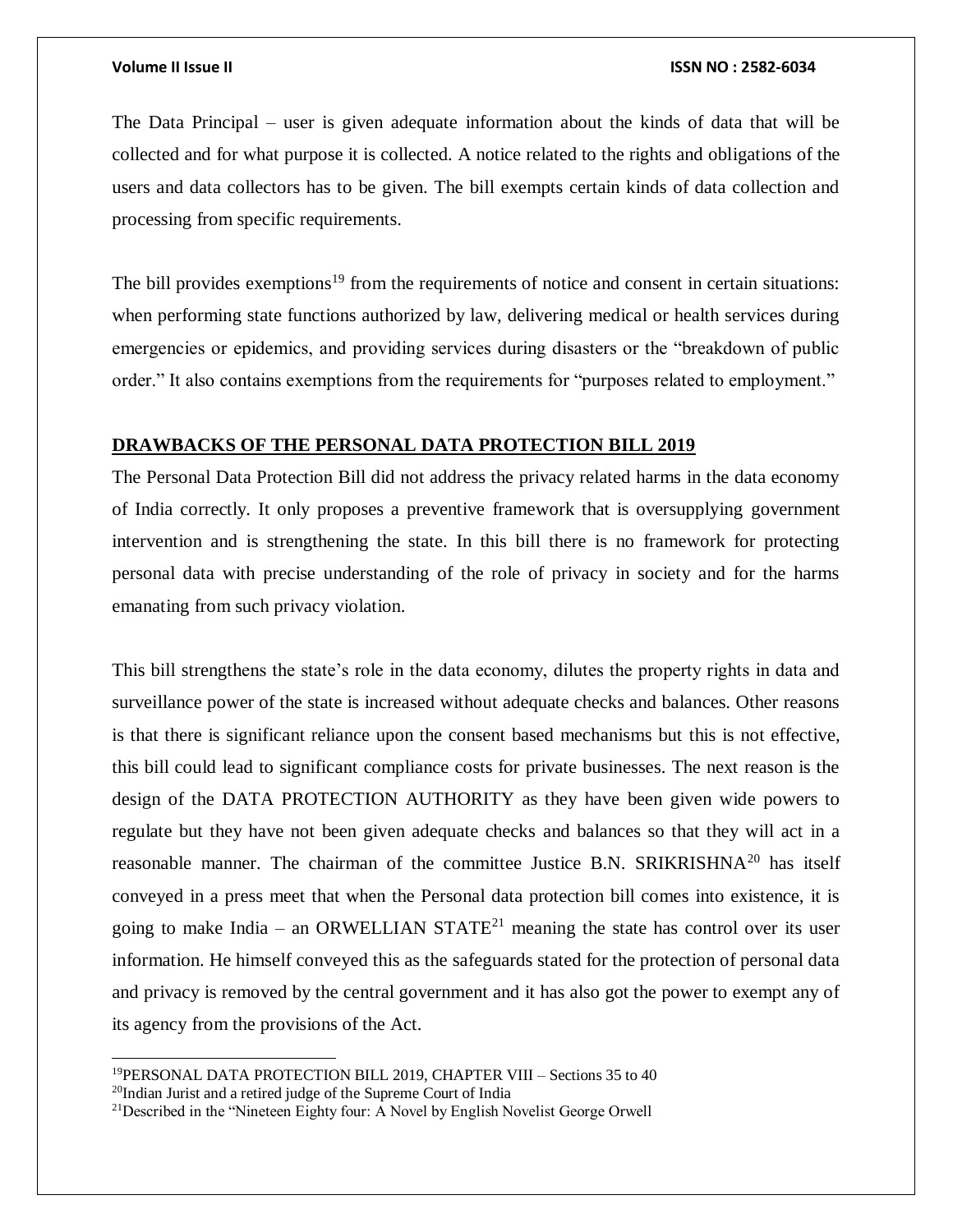### **COMPARATIVE ANALYSIS OF**

### **- EUROPEAN UNION**

The European Charter of Fundamental Rights<sup>22</sup> in the Article  $7^{23}$ ,  $8^{24}$  recognizes the right to privacy and the right to protection of personal data. The first principal<sup>25</sup> of the charter is the data protection directive which is inspired from the OECD Guidelines<sup>26</sup>, it sought to achieve uniform high level of data protection by harmonizing the data protection legislations so that the free flow of data is not impeded.

When the data landscape is rapidly changing the EU updated its regulatory environment on the protection of data, so the EU General data protection regulation of 2016 (EU-GDPR) came into picture. This is seen as one of the stringent data protection laws in the world. Our Indian Personal data protection bill 2019 that was drafted after the Puttaswamy case is based upon the EU GDPR. It follows a right based approach towards the concept of data protection and the centre position is given to the individual. This EU GDPR applies to both the Government as well as the private entities, the exemptions given are the national security, defense, public security etc.

The collection of sensitive personal data such as the ethnic origin, sex life, religion, health data is prohibited but that is also subjected to certain exceptions. The collection, processing of data is lawful and fair if the entity or organization that is collecting the personal data complies with the extensive range of principles such as purpose specification, data minimization, security safeguards and data quality.

### **- USA**

 $\overline{\phantom{a}}$ 

The format of United States for protection of data and its privacy is different when compared with other countries like India, Japan, Europe and United Kingdom.They do not have a single comprehensive national law for the protection of personal data. Like India they do not have a express provision for right to privacy but in the fourth Amendment the right is expressed in a

<sup>22</sup>2000 O.J.(C364) 18 Dec 2000

<sup>&</sup>lt;sup>23</sup>Respect for private and family life

<sup>&</sup>lt;sup>24</sup>Right to Privacy

<sup>25</sup>Human Dignity

<sup>26</sup>Organisation for economic cooperation and development - OECD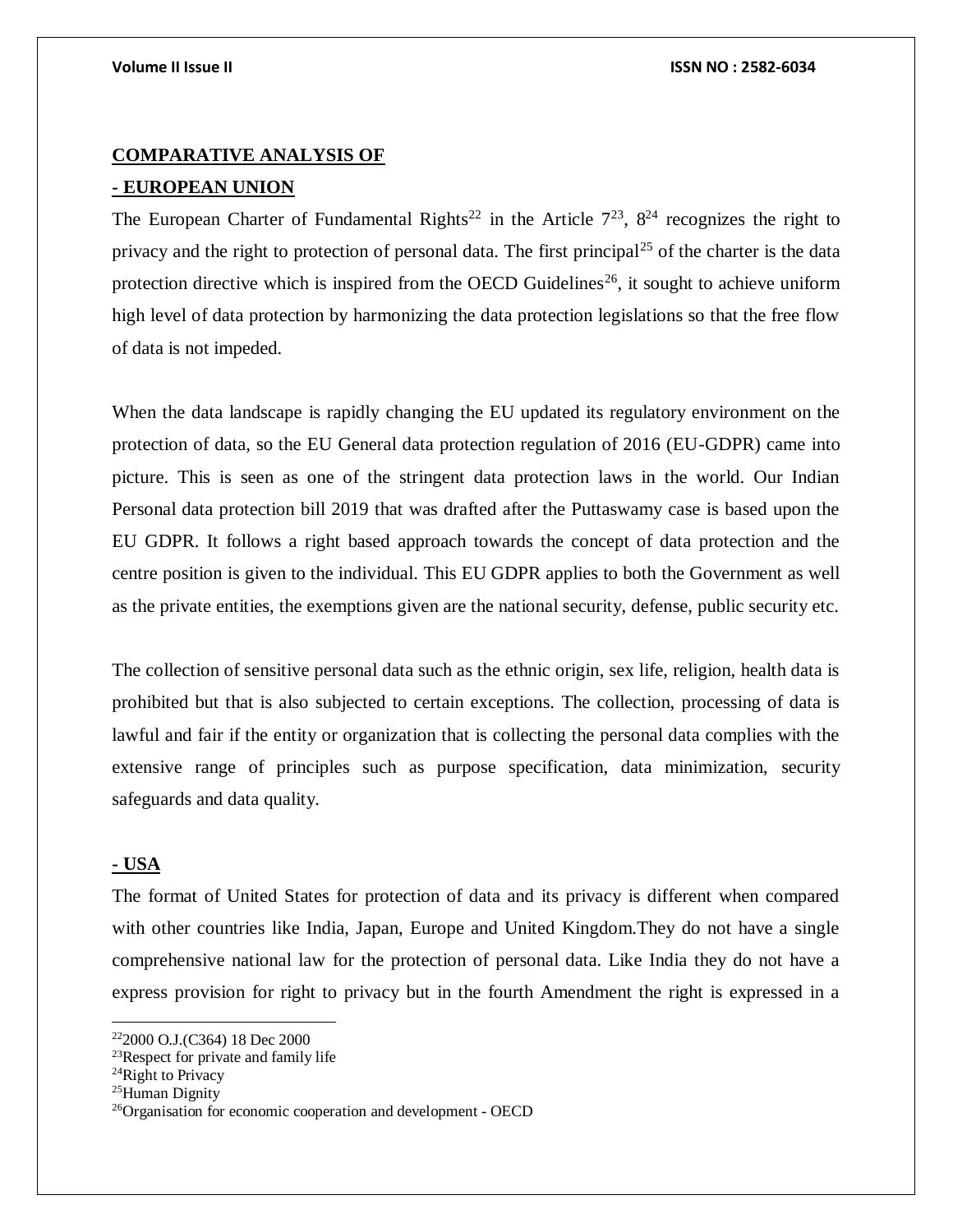#### **Volume II Issue II ISSN NO : 2582-6034**

limited form. US has limited sector specific regulation and the approach for protection level are different for the public and private sector. They have the concept of different data has different value and utility so depending upon the value and utility the protection levels differ.

The US has grouped the data into several classes and a different degree of protection is awarded to the classes of data according to the importance and utility. The Privacy Act  $1974<sup>27</sup>$  provides for establishing standards for when it is reasonable, ethical and justifiable for government agencies to compare data in different data bases.

The Electronic Communications Privacy  $Act^{28}$  is enacted for the purpose of restricting the interception of electronic communications and provides for prohibition for the access of personal data without the user consent. For the children welfare and protection, they have enacted separate legislation – Children's online privacy protection  $Act^{29}$  and for the protection of finance they have the Financial Privacy Act  $1978^{30}$ . In the Private sector acts such as Federal Trade Commission  $Act^{31}$ , Health Insurance Portability and Accountability Act, Financial services modernization acts are enacted.

#### **- UNITED KINGDOM**

UK has the Data Protection Act (DPA) 1984and it repealed by 1998 Data protection Act<sup>32</sup>. This Act aims to provide protection and privacy of the personal data of the individual in UK – data includes name, date of birth, address, contact numbers, emails address and fax numbers. The persons and other organizations storing the personal data must register their names with the information commissioner to protect and oversee the Act. The Act does not give absolute power to collect the data but rather limits or restricts the data collection. The data may be collected and can be processed only for lawful purposes. It shall be relevant, adequate and must not be in excessive of the purpose of purposes for which they are processed.

 $27$ Enacted by the 93<sup>rd</sup> United States Congress and effective on December 31, 1974

 $28$ Enacted by the 99<sup>th</sup> United States Congress and effective on October 21, 1986

<sup>29</sup>15 U.S.C. SS 6501-6506

<sup>30</sup> 12 U.S.C. ch. 35 S 3401

<sup>31</sup> 15 U.S.C. SS 41 - 58

<sup>32</sup>1998 c.29